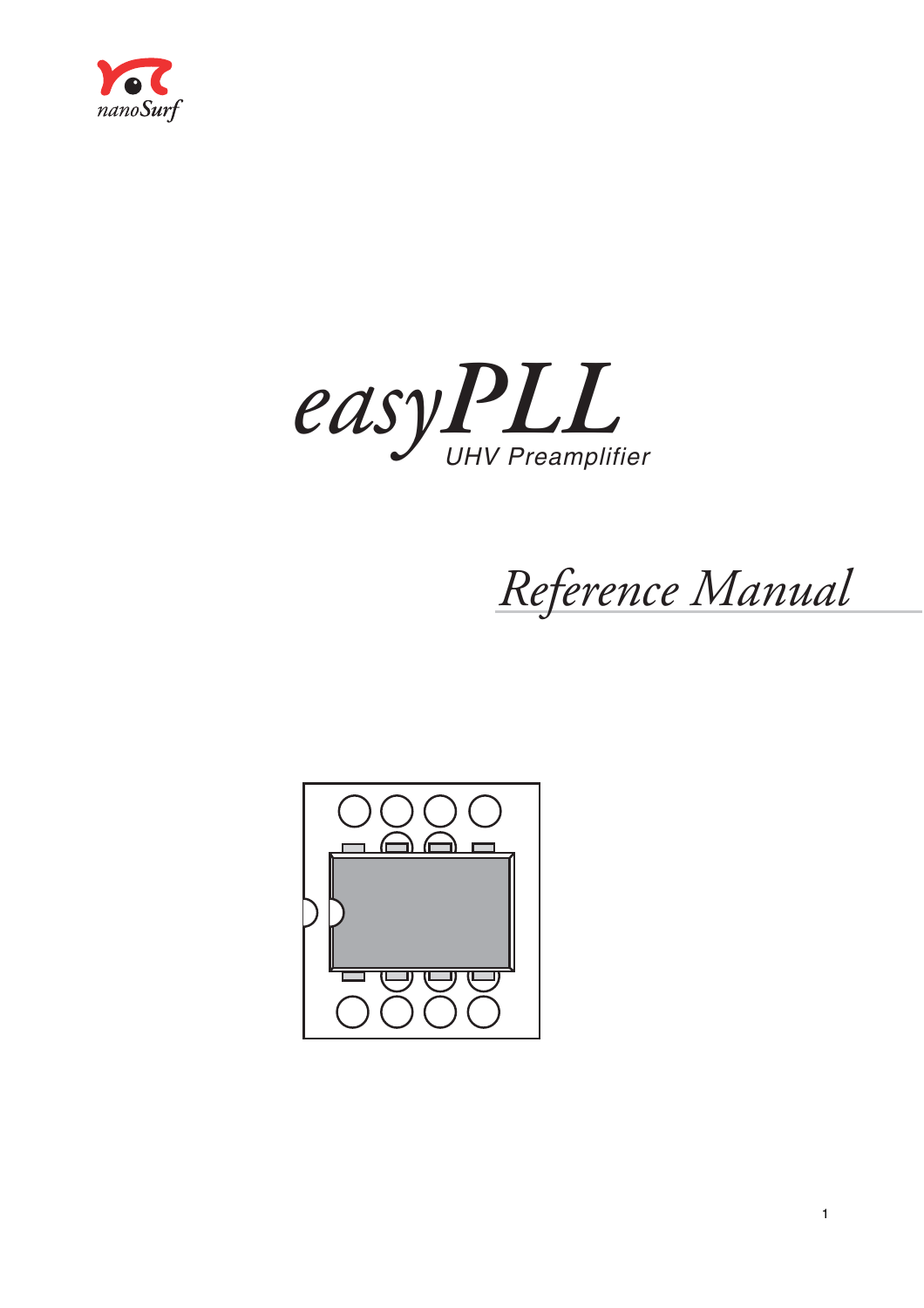## **Table of Contents**

| easyPLL UHV-Pre-Amplifier for Tuning Fork | 2 |
|-------------------------------------------|---|
|                                           |   |
|                                           |   |
|                                           |   |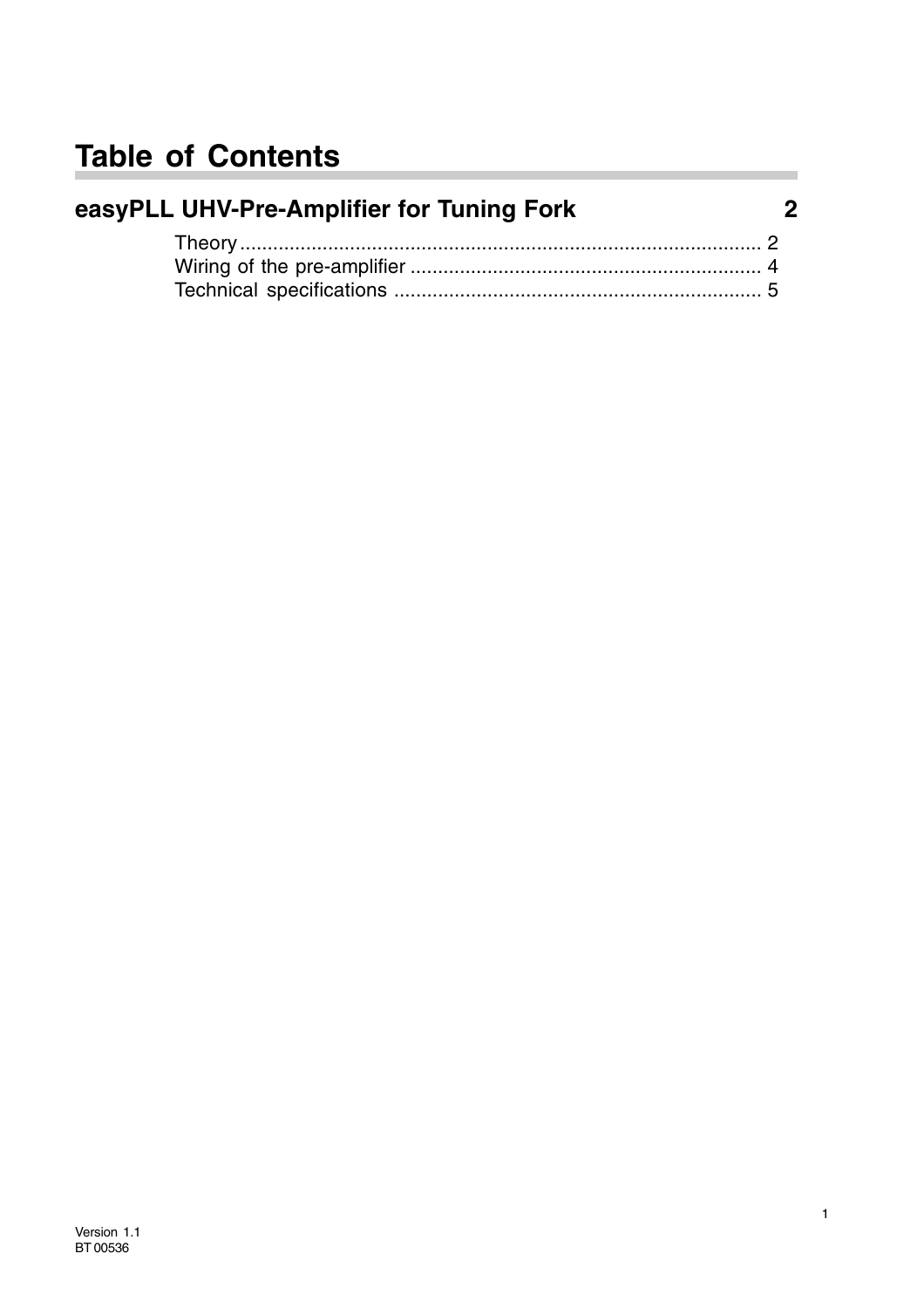## **easyPLL UHV-Pre-Amplifier for Tuning Fork**

#### **Theory**

For high resolution AFM measurements a sensor with high mechanical stiffness (high spring constant) is of geat interest. A quartz tuning fork with integrated tip not only offers this feature but simplifies things as simple electronics can then be used to detect the oscillation. The quarz tuning fork is built into an oscillation circuit as the resonance determining element and is operated at its resonance frequency. When scanning across the sample the variations in the resonance frequency are used to control the distance between tip and sample.

To integrate the quartz tuning fork into the electrical oscillator, two interfacing elements are needed: a transducer, used to convert the electrical excitation signal into mechanical oscillations and a converter, used to convert the forks response into a electrical signal.

A piezo electrical actuator is used as a transducer for the excitation signal. It is must be attached as close as possible to the basis of the fork and mechanically oscillates the quartz tuning fork at the excitation frequency. The movement of the fork's prongs is measured by electrodes situated on the prongs and converted into an electrical signal using a highly sensitive pre-amplifier.



To minimize noise these two transducer elements have to be attached as close as possible to the tuning fork. This means the pre-amplifier must be constructed so that it is Ultra High Vacuum (UHV) compatible.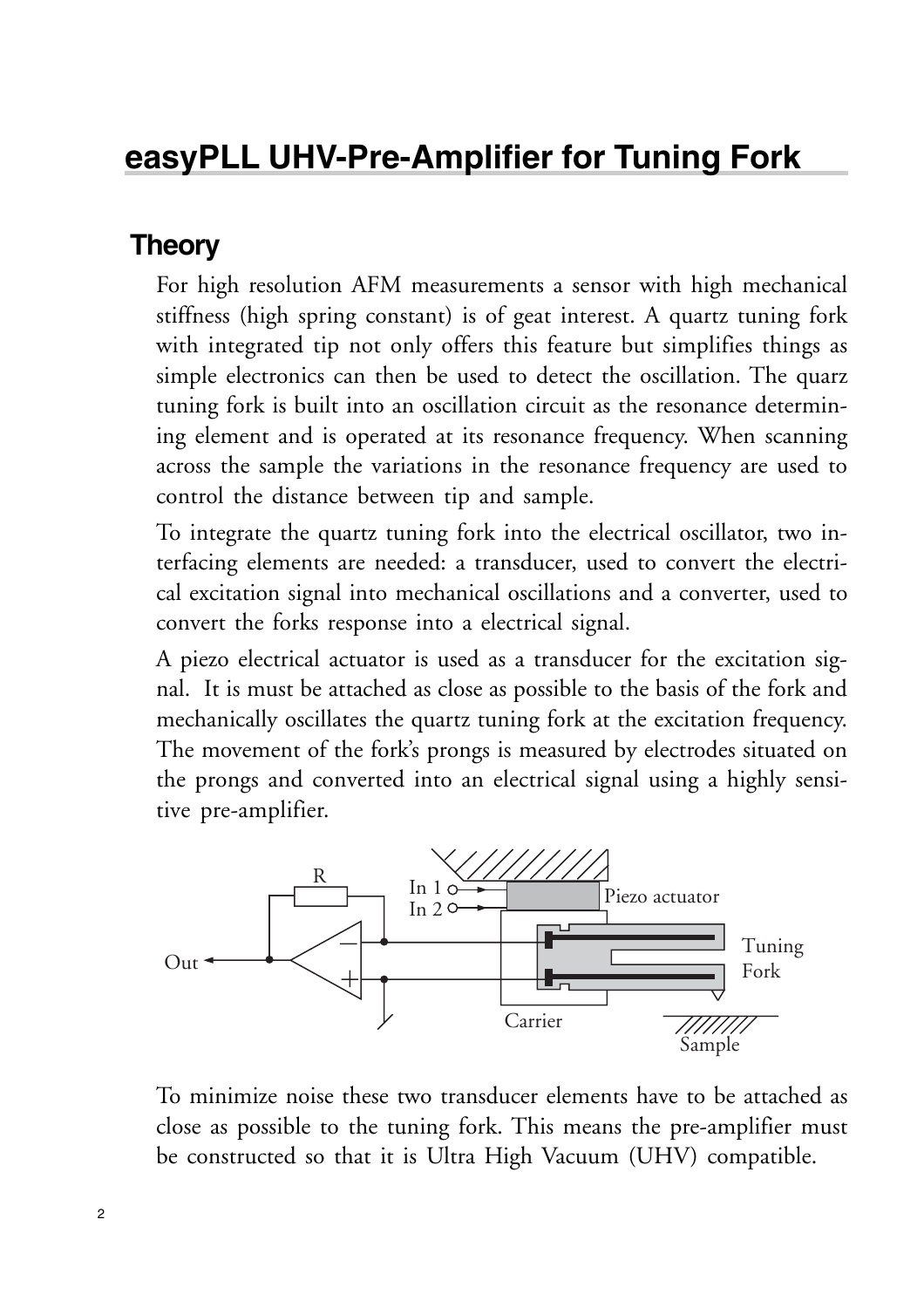The rest of the excitation circuit can be set up outside the UHV and can be set up in two different ways. On one hand as a self-oscillator with subsequent frequency measurements and on the other hand as a PLL tracking oscillator. Both methods can be ideally implemented using the easyPLL FM Sensor Controller and the easyPLL Digital FM Detector.



*self oscillator*



*PLL tracking oscillator*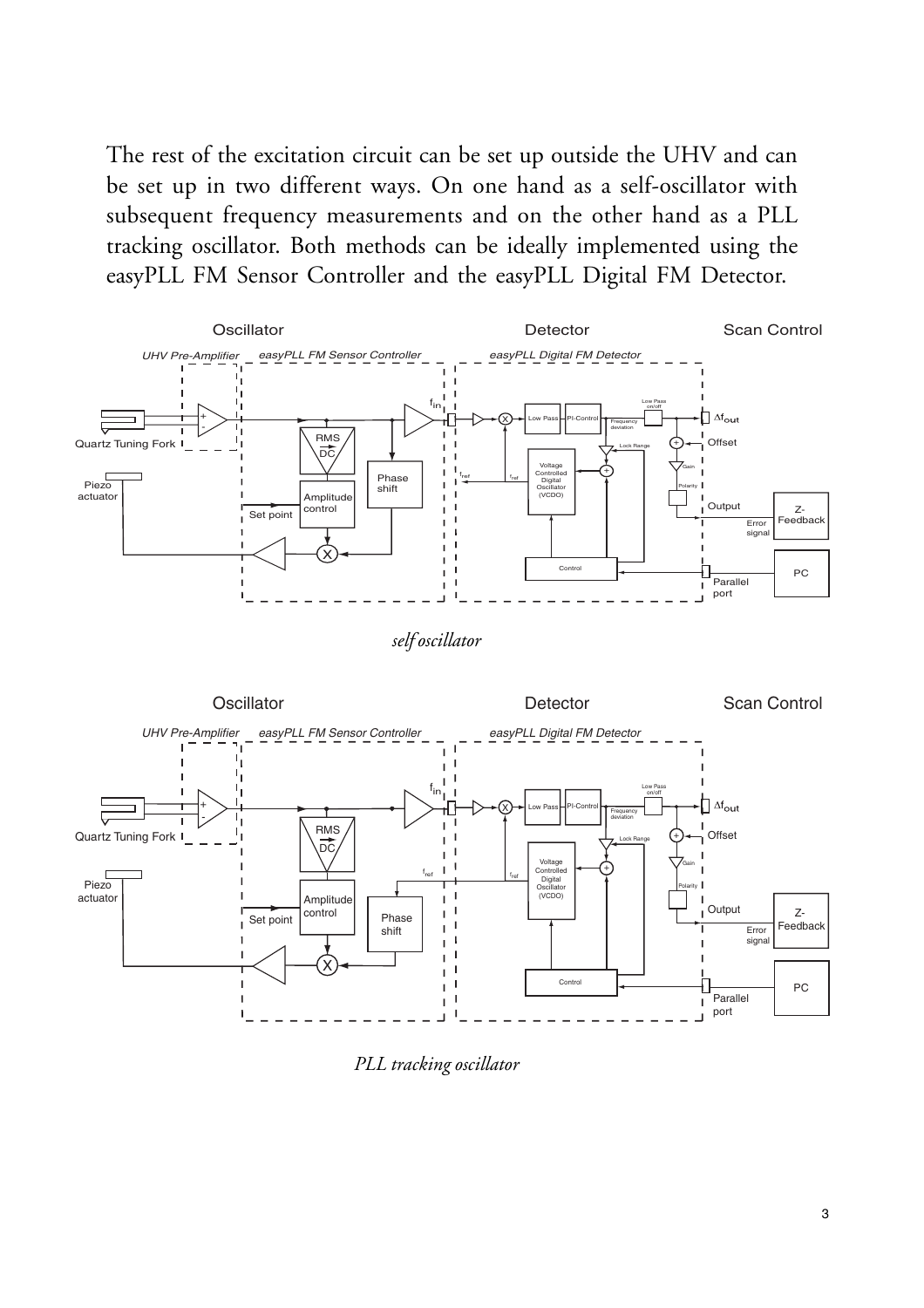### **Wiring of the pre-amplifier**

This section describes version 3.01 of the UHV preamplifier.

The pre-amplifier should be mounted in the UHV chamber as close to the quartz tuning fork as possible.

Use of  $2 \times 100 \Omega$  resistors for Vs buffering and 10 k $\Omega$  resistor for tip bias buffering recommended (should be placed outside the vacuum chamber).

When mounting ensure that only UHV compatible materials are used!

**CAUTION:** ESD sensitive device! Ensure that you are well grounded when mounting the per-amplifier so as to avoid electrostatic discharge which could destroy the pre-amplifier!

7 signals have to be fed into the UHV chamber:

- +15V power supply
- -15V power supply
- reference ground of the amplifier
- signal out of the amplifier
- tip bias
- piezo electrode 1
- piezo electrode 2
- 2 signals are connected to the electrodes of the quartz tuning fork:
	- current input A of the amplifier
	- current input B of the amplifier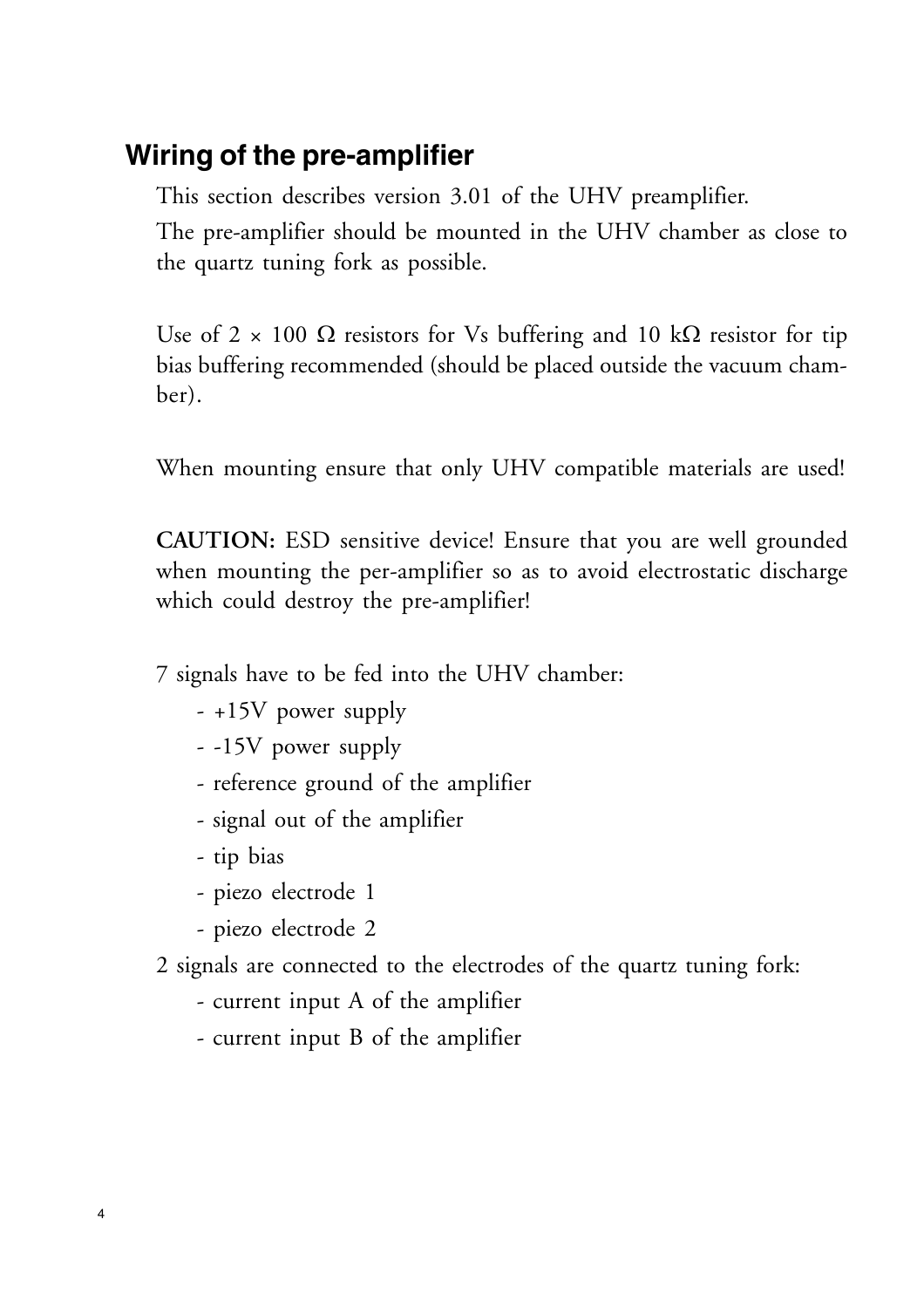

# **Technical specifications**

| ± 15V ± 10%                         |  |  |  |
|-------------------------------------|--|--|--|
| $\leq \pm 3 \text{mA}$              |  |  |  |
|                                     |  |  |  |
| $-1$ mV/Å                           |  |  |  |
| 150 fm/Hz <sup>1/2</sup>            |  |  |  |
| (when used with E158 qPlus sensor)  |  |  |  |
| $±10$ V                             |  |  |  |
| $-65^{\circ}$ C to $+150^{\circ}$ C |  |  |  |
| - 40°C to +85°C                     |  |  |  |
| 30 MOhm                             |  |  |  |
|                                     |  |  |  |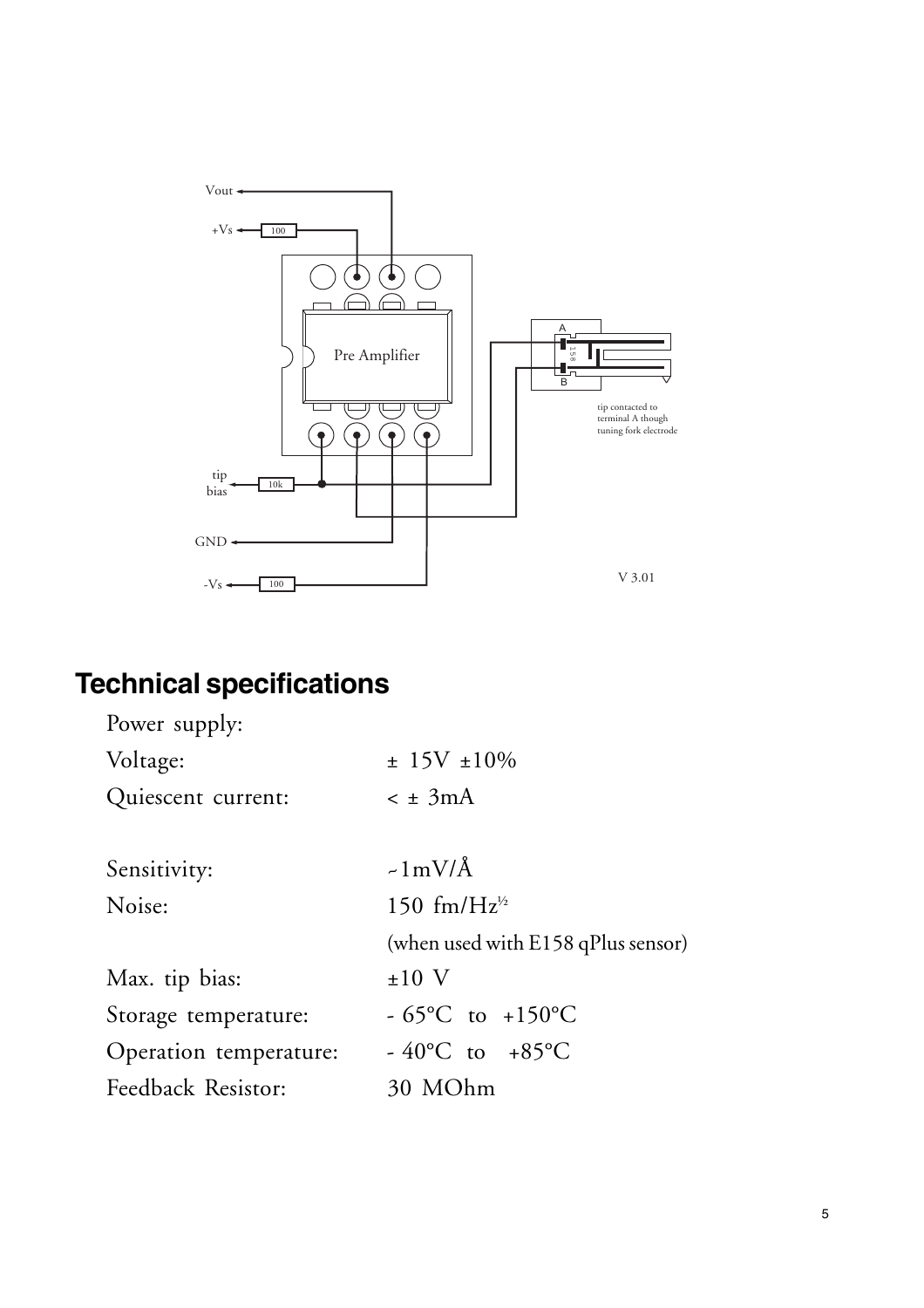| <b>Parameter</b>                  | Min                                               | <b>Typ</b>             | Max        | Units                  |
|-----------------------------------|---------------------------------------------------|------------------------|------------|------------------------|
| INPUT OFFSET VOLTAGE <sup>1</sup> |                                                   |                        |            |                        |
| <b>Initial Offset</b>             |                                                   | 0.3                    | 2/1/1      | mV                     |
| $T_{MIN}$ to $T_{MAX}$            |                                                   |                        | 3/2/2      | mV                     |
|                                   |                                                   | 7                      | 20/20/20   | µV/°C                  |
| vs. Temp<br>vs. Supply            | 76                                                | 95                     |            | dВ                     |
| $T_{MIN}$ to $T_{MAX}$            | 76/76/76                                          |                        |            | dВ                     |
| Long-Term Stability               |                                                   | 15                     |            | $\mu$ V/Month          |
|                                   |                                                   |                        |            |                        |
| INPUT BIAS CURRENT <sup>2</sup>   |                                                   |                        |            |                        |
| $V_{CM} = 0 V$                    |                                                   | 15                     | 50         | рA                     |
| $V_{CM} = 0 V @ T_{MAX}$          |                                                   |                        | 1.1/3.2/51 | nA                     |
| $VCM = \pm 10 V$                  |                                                   | 20                     | <b>100</b> | рA                     |
| <b>INPUT OFFSET CURRENT</b>       |                                                   |                        |            |                        |
| $V_{CM} = 0 V$                    |                                                   | 10                     | 25         | рA                     |
| $V_{CM} = 0 V @ T_{MAX}$          |                                                   |                        | 0.6/1.6/26 | nA                     |
| FREQUENCY RESPONSE                |                                                   |                        |            |                        |
| Small Signal Bandwidth            | 3.0                                               | 4.0                    |            | MHz                    |
| <b>Full Power Response</b>        |                                                   | 200                    |            | kHz                    |
| Slew Rate                         | 16                                                | 20                     |            | V/us                   |
| Settling Time to 0.01%            |                                                   | 1.0                    | 1.2        | μs                     |
| <b>Total Harmonic Distortion</b>  |                                                   | 0.0003                 |            | %                      |
|                                   |                                                   |                        |            |                        |
| <b>INPUT IMPEDANCE</b>            |                                                   |                        |            |                        |
| Differential                      |                                                   | $3 \times 10^{12}$ 5.5 |            | $\Omega$ <sub>pF</sub> |
| Common Mode                       |                                                   | $3 \times 10^{12}$ 5.5 |            | $\Omega$  pF           |
| <b>INPUT VOLTAGE RANGE</b>        |                                                   |                        |            |                        |
| Differential <sup>3</sup>         |                                                   | ±20                    |            | V                      |
| Common-Mode Voltage <sup>4</sup>  |                                                   | $+14.5, -11.5$         |            |                        |
| $T_{MIN}$ to $T_{MAX}$            | $-V_s + 4$                                        |                        | $+V_S - 2$ | V                      |
| Common-Mode                       |                                                   |                        |            |                        |
| Rejection Ratio                   |                                                   |                        |            |                        |
| $V_{CM} = \pm 10$ V               | 76                                                | 88                     |            | dВ                     |
| $T_{MIN}$ to $T_{MAX}$            | 76/76/76                                          | 84                     |            | dВ                     |
| $V_{CM} = \pm 11$ V               | 70                                                | 84                     |            | dВ                     |
| $T_{MIN}$ to $T_{MAX}$            | 70/70/70                                          | 80                     |            | dВ                     |
| <b>INPUT VOLTAGE NOISE</b>        |                                                   | 2                      |            | $\mu V$ p-p            |
|                                   |                                                   | 45                     |            | $nV/\sqrt{Hz}$         |
|                                   |                                                   | 22                     |            | $nV/\sqrt{Hz}$         |
|                                   |                                                   | 18                     |            | $nV/\sqrt{Hz}$         |
|                                   |                                                   | 16                     |            | $nV/\sqrt{Hz}$         |
| <b>INPUT CURRENT NOISE</b>        |                                                   | 0.01                   |            | $pA/\sqrt{Hz}$         |
| OPEN-LOOP GAIN                    | 150                                               | 400                    |            | V/mV                   |
|                                   | 100/100/100                                       |                        |            | V/mV                   |
| <b>OUTPUT CHARACTERISTICS</b>     |                                                   |                        |            |                        |
| Voltage                           | $+13,-12.5$                                       | $+13.9, -13.3$         |            | V                      |
|                                   | $\pm$ 12/ $\pm$ 12/ $\pm$ <b>12</b> + 13.8, -13.1 |                        |            | V                      |
| Current                           |                                                   | 25                     |            | mA                     |
| POWER SUPPLY                      |                                                   |                        |            |                        |
| Rated Performance                 |                                                   | ±15                    |            | V                      |
| <b>Operating Range</b>            | ± 4.5                                             |                        | ± 18       | V                      |
| Quiescent Current                 |                                                   | 2.5                    | 3.4        | mA                     |
|                                   |                                                   |                        |            |                        |

NOTES

 $^1$ Input Offset Voltage specifications are guaranteed after 5 minutes of operation at T<sub>A</sub> = +25°C.<br><sup>2</sup>Bias Current specifications are guaranteed maximum at either input after 5 minutes of operation at

 $\hat{A}_{A}$  = +25°C. For higher temperatures, the current doubles every 10°C. T

3Defined as voltage between inputs, such that neither exceeds ±10 V from ground. 4 Typically exceeding -14.1 V negative common-mode voltage on either input results in an output phase reversal.

Specifications subject to change without notice.